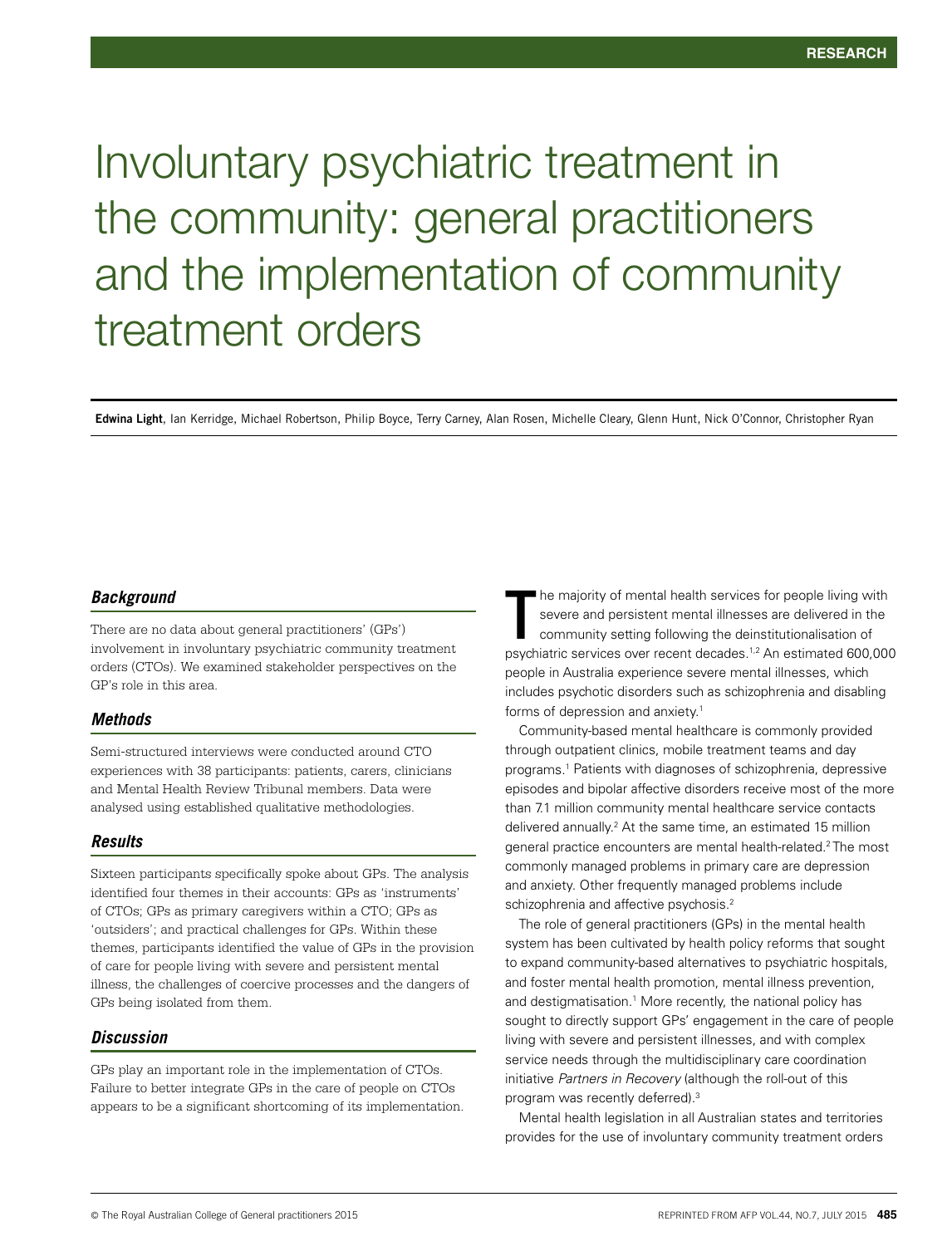(CTOs), which allow for unconsented psychiatric treatment outside hospitals. There is some variation in CTO terminology and processes between individual state and territory laws, and they are also known as community management orders or involuntary treatment orders (community category).

One in seven community mental health service contacts in Australia were classified as involuntary in 2011–12, most of which related to patients with diagnoses of schizoaffective disorders and schizophrenia.<sup>2</sup> Rates of CTO use in Australia vary across jurisdictions, but are increasing and high when compared to international figures.4 Despite the increasing use of CTOs, they are controversial because of an ambiguous evidence base, differing views on CTO objectives and ethical concerns regarding implementation.<sup>5-8</sup>

There is little evidence regarding GPs' participation in CTOs and no Australian data on GP activity in this area, even though GPs may be involved in recommendations for, or the implementation of, orders.9 This article reports on the findings of a qualitative study of CTOs and describes stakeholder perspectives about the GP's role in this area.

# Methods

This study was conducted in New South Wales, Australia, and referred to involuntary CTOs under the *Mental Health Act 2007* (NSW). Since this study was conducted, the New South Wales Parliament amended the legislation following a public review process. The amendments modified certain principles and procedural aspects of involuntary treatment (eg hospital or community based), but overall, the CTO provisions remained unchanged.10

The study examined clinical and legal CTO decision-making, and patient and carer lived experiences, aiming to identify potential improvements to CTO processes. The study was funded by NSW Health and conducted by researchers from the Centre for Values, Ethics and the Law in Medicine (VELiM) at the University of Sydney. It also involved a reference group of clinical, consumer, carer, policy and Mental Health Review Tribunal (MHRT) representatives.

## Participants and recruitment

Participants were recruited using a theoretical, purposive method of sampling. The study comprised four groups: patients currently or previously on a CTO; relatives or carers of a person currently or previously on a CTO; community mental health service clinicians; and MHRT members. Recruitment of each participant group involved the distribution of an invitation to participate through a variety of networks.

Patient and caregiver participants received a remuneration of \$40 during the interview. Patient participants were not recruited from, or interviewed in, clinical settings to maintain a clear distinction between their voluntary participation in this study and their involuntary treatment status.

The research was conducted with the approval of the University of Sydney Human Research Ethics Committee (protocol numbers 12583 and 14421) and Sydney Local Health Network Ethics Review Committee (protocol number X10- 0338).

# Data collection and analysis

In the semi-structured interviews, participants were prompted to speak from their unique understanding of CTO use by providing narrative accounts of their experiences of the process. This included asking participants how they, or someone they cared for, came to be placed on a CTO, what led to the order being put in place, what was involved and what was the experience like. When participants raised experiences or ideas that might clarify or scrutinise an emerging theme in the ongoing data analysis, the interviewers explored those further. The interviews were recorded, transcribed and deidentified. The data were managed using the NVivo 9 software.

The analysis utilised grounded theory and inductive methods described by Charmaz,<sup>11</sup> Corbin and Strauss,<sup>12,13</sup> and Thomas.14 The process of data collection and analysis involved an initial coding process to sort data, then synthesis of the coding into more conceptually complete categories. The emergence of a number of themes was facilitated by the constant comparison of data and codes within, and between, interviews, and memo writing to scrutinise the nature of codes and developing categories. These themes formed the basis of the models of lived experience and CTO decision-making. The investigators sought to confirm data saturation by triangulation of the data, 15,16 coded separately by two members of the team (MR and EL), and through discussion of the data among the investigators and stakeholder reference group members.

GPs emerged as a factor in many accounts of CTOs. Interview data specific to GPs were further analysed to identify themes. The subsequent analysis of issues related to general practice was done by the principal author (EL).

# **Results Participants**

Thirty-eight participants took part in interviews, which included five patients, six carers, 12 MHRT members and 15 clinicians.

Of the 11 patients and carers, six were men and five women from metropolitan and regional New South Wales. Among either the patients, or the relatives of the carers, were diagnoses of schizophrenia, depression, bipolar disorder and anxiety. Of the 12 MHRT members, four were psychiatrists, four were lawyers and four were from the social work, nursing, psychology and mental health service administration sectors. The clinicians sample included three psychiatrists, eight nurses, two social workers, one psychologist and one occupational therapist. The clinicians worked in inpatient and community mental health settings, and their clinical loads included adult mental health, youth mental health, older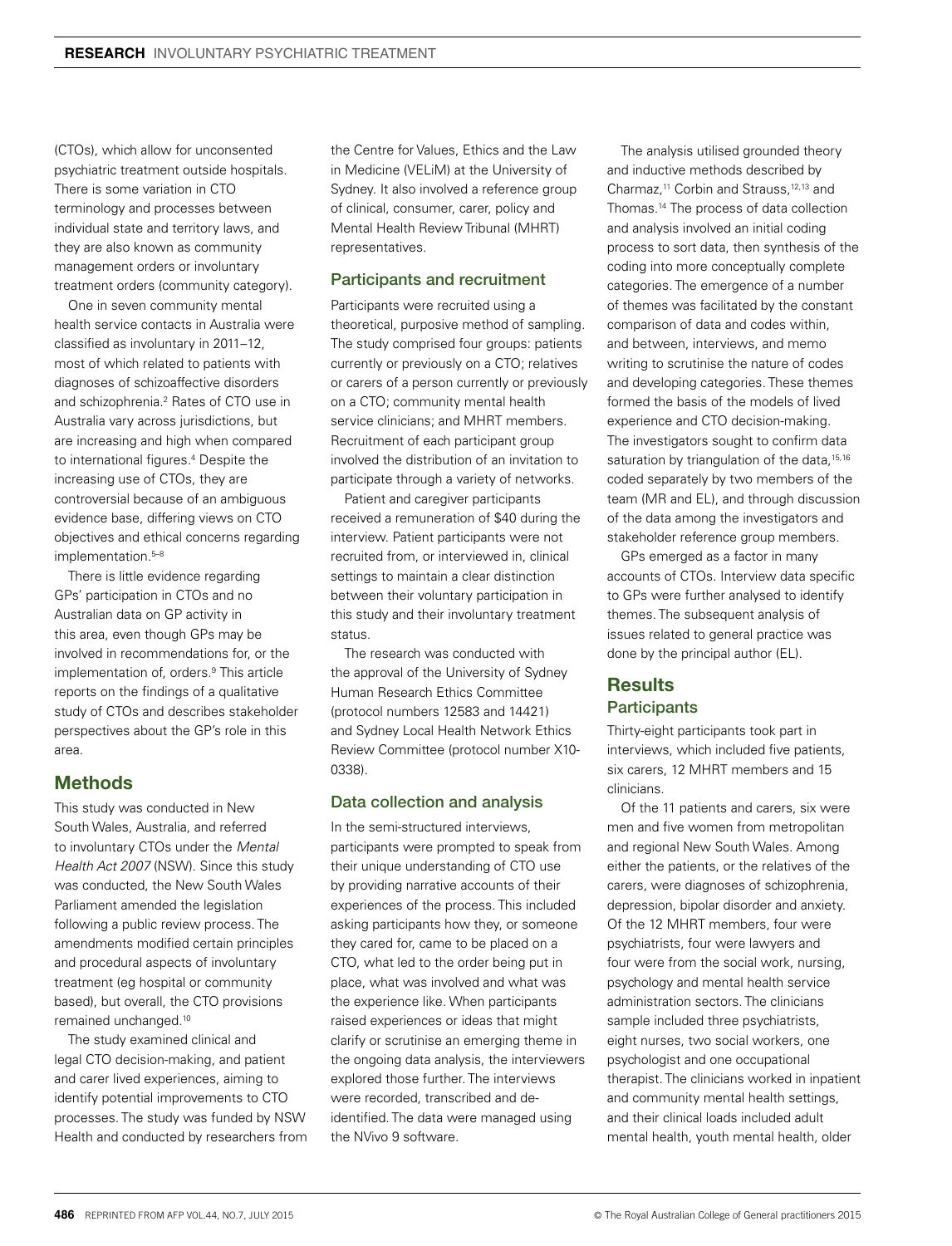persons' mental health and Aboriginal mental health. Participants worked in regional and metropolitan settings.

## Results of qualitative analysis

Sixteen participants (four clinicians, two patients, six carers and four MHRT members) specifically spoke about GPs in their experiences with CTOs, and the treatment of severe and persistent mental illness in the community setting. Four themes were identified within these accounts:

- GPs as 'instruments' of CTOs
- GPs as primary caregivers within a CTO
- GPs as 'outsiders'
- practical challenges facing GPs.

## GPs as 'instruments' of CTOs

Many participants spoke about GPs' involvement with CTOs, often describing how GPs usually had an instrumental role in their implementation. This included descriptions of GPs being tasked with delivering the legally mandated treatment, including providing depot antipsychotic injections:

'Often [case management is] in conjunction with the GP who might be the one that prescribes, or administers, the injection each fortnight … ' (clinician).

 '[The CTO may order] they need to be reviewed by the treating psychiatrist, or keep an appointment with their GP… ' (MHRT member).

One consumer participant explained how his GP was among a number of people who were involved in decisions for him to be involuntarily treated, a process that left him feeling 'pretty helpless'.

## GPs as primary caregivers within a CTO

GPs also appeared to occupy a more complex position in the direct care of people on CTOs. They were identified in the role of primary caregivers – as a clinical resource in the (often overstretched) community mental health system for the care of people with complex needs receiving involuntary

treatment. This role was described in accounts of GPs who were directly involved in a CTO, and/or as members of a group of professionals engaged in the care of someone who may also happen to be on an order. The study found GPs enhanced patient care by managing often complex comorbidities, building strong therapeutic relationships and 'normalising' treatment.

'I felt she'd get more attention from the GP [when on the CTO] because she'd have to see him every fortnight for injections, so other health matters she could bring up when she saw the GP' (carer).

'He is disorganised though in medical care, he has some complex medical needs that complicate the matter, and often his care worker will take him to the GP' (clinician).

' … look this has worked really well for some clients, once they're stable, that they could be linked into their GP, rather than be part of the mental health service. And I mean that's good for a lot of clients because it's more normal, everyone goes to a GP' (MHRT member).

## GPs as 'outsiders'

Participants also discussed their experiences of indirect GP involvement, including the value of a strong therapeutic relationship outside the effects of coercive CTO processes and the dangers of GPs being isolated from those processes.

GPs managing comorbidities and maintaining strong therapeutic relationships are particularly important issues for patients who often have complex medical needs in addition to mental illness. Many participants characterised GPs as the first point of contact and/or the gatekeeper in the mental health system, with some identifying education and funding programs that have fostered that role. However, some also believed GPs should not be relied upon as the only source of mental healthcare, or as a substitute for other specialist care.

Clinician, MHRT, and carer participants also described GPs as a point of contact for some patients outside of the CTO system. This view has raised some concerns about quality and safety including accounts of patients hiding CTOs from GPs, and GPs changing treatments and/or not realising the significance of CTOs.

' … most people don't tell their GPs [about their CTO] for some reason, and in fact lots of mental health clients that have depots, go to one GP for the depot and one GP for something else, because they don't want the other GP to know. … [They believe the other GP will think] that they're mad.' (clinician). An MHRT member described serious problems emerging when:

'the GP doesn't realise the significance of the order the person is on, or the person says they get all these side effects and they'll reduce [the medication]'.

The member said this had included forensic cases where a GP reduced the medication of a person on a CTO, after which the person became unwell and subsequently committed a violent offence.

## Practical challenges facing GPs

Another theme that emerged in participants' accounts are concerns around the practical challenges for GPs involved in the procedural aspects of involuntary psychiatric treatment in the community, both in clinical and administrative terms. Some described the complexity of the administration of injectable antipsychotic medication, while others spoke of the difficulties in managing patient compliance and being responsible for assertive patient follow-up.

One clinician participant explained such issues meant some GPs refused to give ordered injections. The same clinician described a simple but effective administrative system set up in conjunction with GPs to support their management of patient compliance. It enabled GPs to systematically record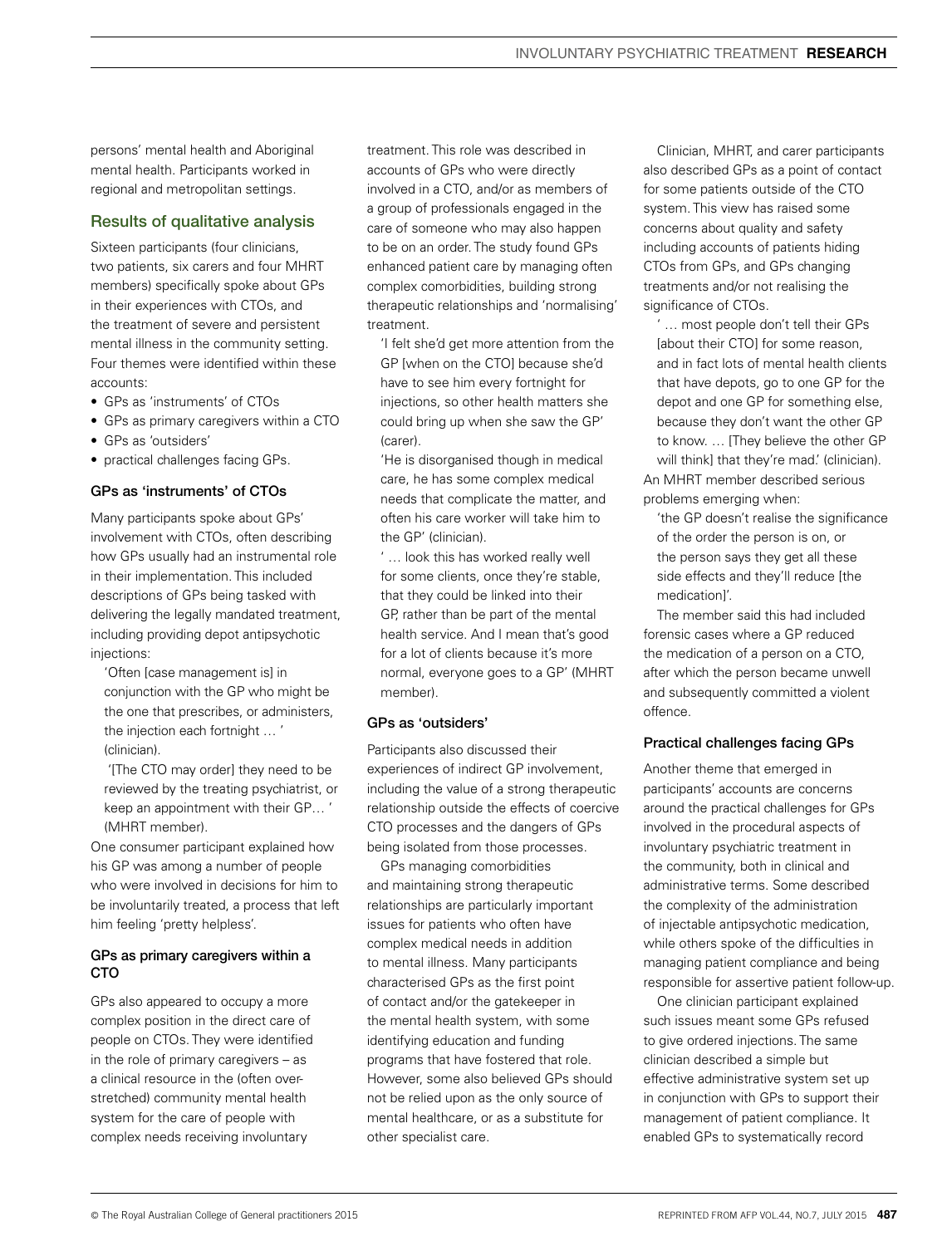patient attendance and fax this to the case manager at the community health service:

' … when the client comes in they sign it, and they fax it to me, and then if I don't get the fax, then I can ring and start seeing what's going on.'

# **Discussion**

Our findings suggest GPs have important and multifaceted roles to play in the implementation of CTOs, and the care of people living with severe and enduring mental illness. The results also revealed problematic lacunae at clinical and policy levels.

First, the extent of GPs' activity in this area is an unknown. This is despite their expected involvement, and the relevant scientific literature acknowledges GPs' involvement in such processes for patients with schizophrenia.<sup>9</sup> There are no published Australian data on GPs' activity in this setting. CTOs are a little-known aspect of mental health policy,<sup>6</sup> but the role of GPs in its implementation are even less so. The apparent lack of discourse in public policy over the use of CTOs in Australian jurisdictions raises questions about the transparency and accountability around CTO use. It also contributes to the current marginalisation of, and discrimination against, people living with mental illness.<sup>6</sup> The apparent lack of information about the role of GPs in CTO implementation is just as problematic. The inclusion of GP participants was outside the scope of this study. Despite this, the emergent properties of our qualitative analysis enabled our observations to be formulated into a preliminary descriptive account and highlights the need for further enquiry. Our results will inform potential directions for a crucial next step in expanding the currently limited knowledge-base around CTOs. The inclusion of GPs' perspectives in future qualitative and quantitative research would be warranted.

Second, GPs seem to be on the margins of CTO systems, despite clearly having a vital role in community-based treatment of people with severe and

chronic illness. The results of our research coupled with the near absence of GPs in CTO policy and literature, suggests there are deficiencies in knowledge sharing and organisation that can have serious implications. This indicates there are opportunities to refine thinking around CTOs and engagement with GPs that can improve CTO implementation. This could include education and raising awareness by professional bodies (clinical and statutory), to assist GPs to understand the nature of CTOs, its legal significance. clinical and ethical considerations, and how they can operate at an organisational level. The use of CTOs remain a matter of clinical, ethical and legal dispute, <sup>4-7</sup> and our research illustrates these uncertainties are just as salient for GPs as they are for psychiatrists and policymakers.

# **Conclusion**

People living with severe and persistent mental illness face higher levels of health and social disadvantage. The move of the coordination of care outside hospitals and into the community setting is challenging.17–19 Failing to better integrate GPs in the care of people on CTOs appears to be a significant shortcoming in CTO implementation. We suggest reforms are needed to respond to the issues identified in this research. At a minimum, this should include resourcing to enable data collection and linkage to overcome the lack of knowledge about the extent and nature of GPs' activity in this area. Education and the creation of a policy space, where relevant stakeholders can come together to discuss the role and function of CTOs within a complex integrated health system is also required. When mental health laws empower the state to treat people involuntarily, reciprocal obligations exist to provide adequate and appropriate mental health services.<sup>20</sup> Better integration of GPs in CTOs is an important aspect of acting on this responsibility, and responding to the complexity of care and the inequities often faced by people living with severe and persistent illness in the community.

#### Authors

Edwina Light GradCert Bioethics, BA Comms, PhD candidate, Centre for Values, Ethics and the Law in Medicine, University of Sydney, NSW. edwina.light@sydney.edu.au

Ian Kerridge BMed, MPhil, Director and Associate Professor of Bioethics, Centre for Values, Ethics and the Law in Medicine, University of Sydney, NSW

Michael Robertson FRANZCP, PhD, Clinical Associate Professor, Mental Health Ethics, Centre for Values, Ethics and the Law in Medicine, University of Sydney, NSW

Philip Boyce FRANZCP, PhD, Professor, Discipline of Psychiatry, Department of Psychiatry Westmead Hospital, University of Sydney, Wentworthville, NSW

Terry Carney PhD, Emeritus Professor, Sydney Law School, University of Sydney, NSW Alan Rosen MBBS, FRANZCP, Professorial Fellow, University of Wollongong, Balmain, NSW; Clinical Associate Professor, Brain and Mind Research Institute, University of Sydney, NSW

Michelle Cleary PhD, BHlthSc, Associate Professor Mental Health Nursing, School of Nursing and Midwifery, University of Western Sydney, Penrith, NSW

Glenn Hunt PhD, Associate Professor and Principal Research Fellow, Discipline of Psychiatry Concord Hospital, University of Sydney, NSW

Nick O'Connor FRANZCP, FRACMA, Clinical Director, North Shore Ryde Mental Health Services, St Leonards, NSW

Christopher Ryan FRANZCP, MHL, Senior Clinical Lecturer, Discipline of Psychiatry, University of Sydney, NSW

Competing interests: None.

Provenance and peer review: Not commissioned, externally peer reviewed.

#### References

- 1. Department of Health and Ageing. National mental health report 2013: Tracking progress of mental health reform in Australia, 1993–2011. Canberra: Department of Health and Ageing, 2013.
- 2. Australian Institute of Health and Welfare. Mental health services. Canberra: AIHW, 2013.
- 3. Department of Health and Ageing. Information paper 1: Partners in Recovery – Coordinated support and flexible funding for people with severe and persistent mental illness with complex needs. Canberra: Department of Health and Ageing, 2012.
- 4. Light E, Kerridge I, Ryan C, Robertson M. Community Treatment Orders: Rates of use in Australia. Australas Psychiatry 2012;20:478–82.
- 5. Light E. The epistemic challenges of CTOs: Commentary on . . . Community treatment orders. The Psychiatr Bull 2014;38:6–8.
- 6. Light E, Kerridge I, Ryan C, Robertson M. Out of sight, out of mind: Making involuntary community treatment visible in the mental health system. Med J Aust 2012;196:591–93.
- 7. Szmukler G. Ethics in community psychiatry. In: Bloch S, Green SA, editors. Psychiatric Ethics. Oxford: Oxford University Press, 2009;453–71.